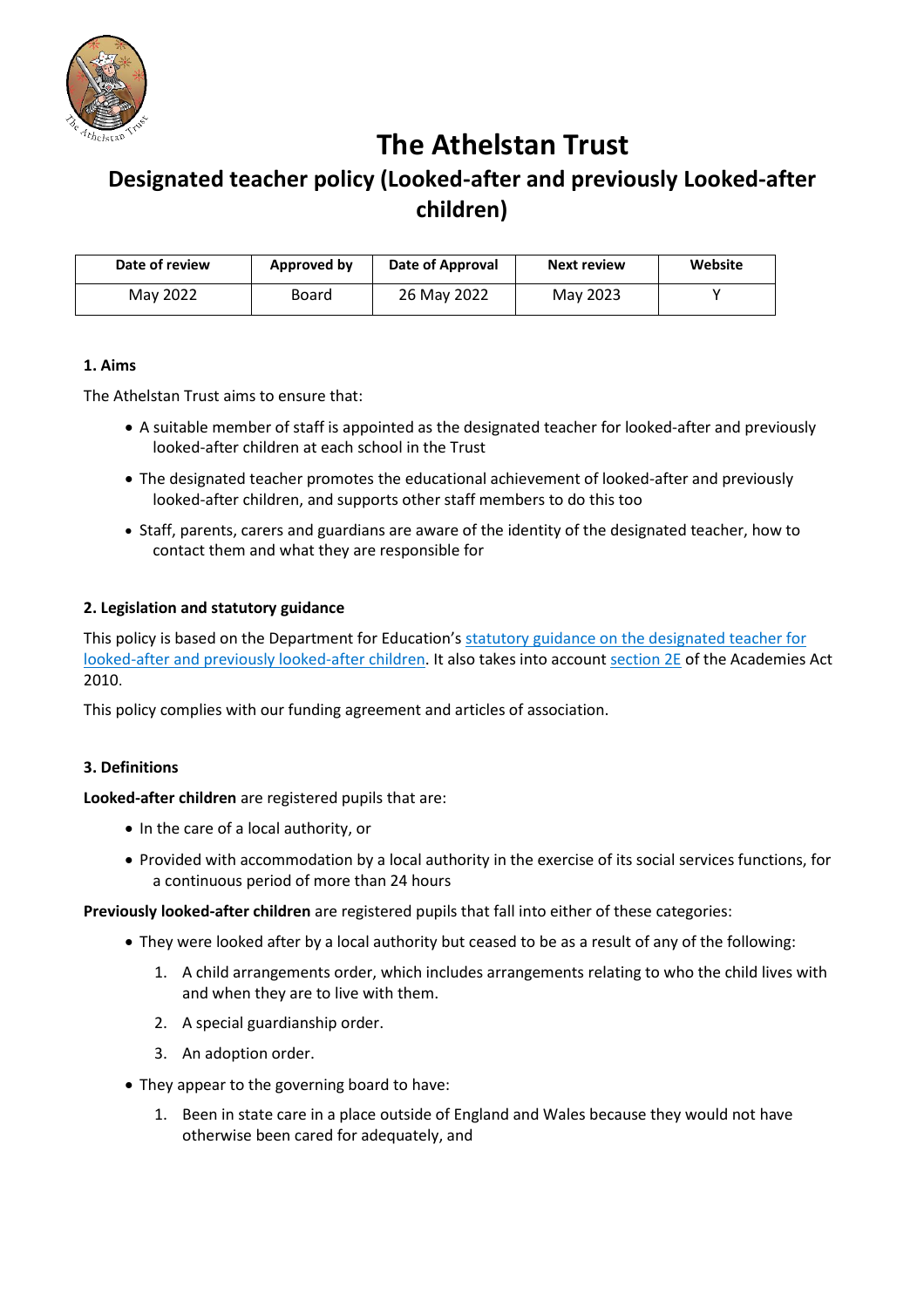2. Ceased to be in that state care as a result of being adopted

**Personal education plan (PEP)** is part of a looked-after child's care plan that is developed with the school. It forms a record of what needs to happen and who will make it happen to ensure the child reaches their full potential.

**Virtual school head (VSH)** is a local authority officer responsible for promoting the educational achievement of their authority's looked-after children, working across schools to monitor and support these pupils as if they were in a single school. The VSH is also responsible for providing information and advice to schools, parents and guardians in respect of previously looked-after children.

#### **4. Identity of our designated teacher**

The designated teacher is also the Designated Safeguarding Lead at each school.

The designated teacher takes lead responsibility for promoting the educational achievement of looked-after and previously looked-after children at each school. They are your initial point of contact for any of the matters set out in the section below.

#### **5. Role of the designated teacher**

# **5.1 Leadership responsibilities**

The designated teacher will:

- Act as a central point of initial contact within the school for any matters involving looked-after and previously looked-after children
- Promote the educational achievement of every looked-after and previously looked-after child on roll by:
	- 1. Working with VSHs
	- 2. Promoting a whole-school culture where the needs of these pupils matter and are prioritised
- Take lead responsibility for ensuring school staff understand:
	- 1. The things which can affect how looked-after and previously looked-after children learn and achieve
	- 2. How the whole school supports the educational achievement of these pupils
- Contribute to the development and review of whole-school policies/ trust wide policies to ensure they consider the needs of looked-after and previously looked-after children
- Promote a culture in which looked-after and previously looked-after children are encouraged and supported to engage with their education and other school activities
- Act as a source of advice for other teachers at the school about working with looked-after and previously looked-after children
- Work directly with looked-after and previously looked-after children and their carers, parents and guardians to promote good home-school links, support progress and encourage high aspirations
- Have lead responsibility for the development and implementation of looked-after children's PEPs
- Ensure that any safeguarding concerns regarding looked-after and previously looked-after children are quickly and effectively responded to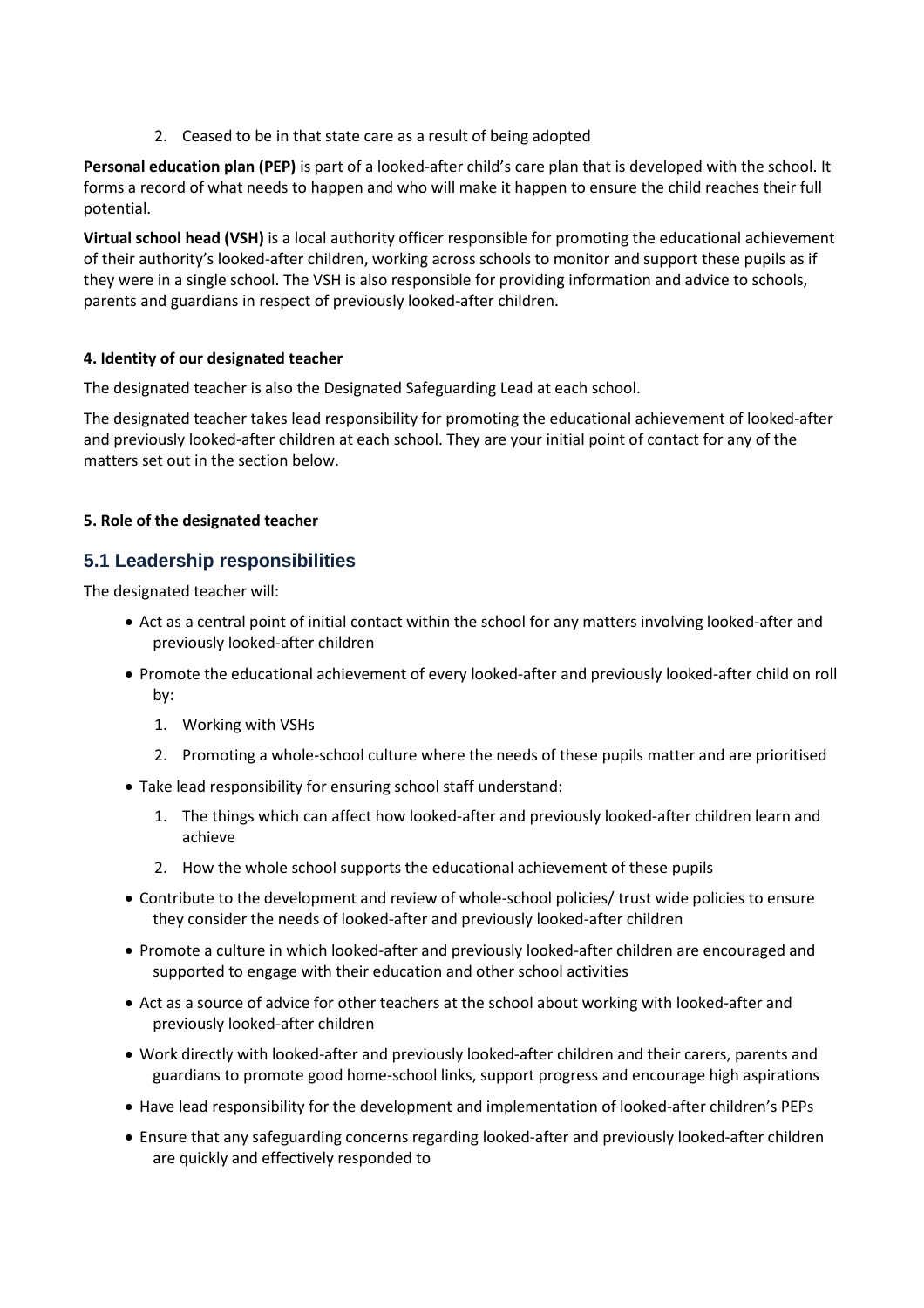• Involve parents and guardians of previously looked-after children in decisions affecting their child's education

#### **5.2 Supporting looked-after children**

The designated teacher will:

- Make sure looked-after children's PEPs meet their needs by working closely with other teachers to assess each child's specific educational needs
- Have overall responsibility for leading the process of target-setting in PEPs
- Monitor and track how looked-after children's attainment progresses under their PEPs
- If a child is not on track to meet their targets, be instrumental in agreeing the best way forward with them in order to make progress, and ensure that this is reflected in their PEP
- Ensure the identified actions of PEPs are put in place
- During the development and review of PEPs, help the school and relevant local authority decide what arrangements work best for pupils
- Ensure that:
	- 1. A looked-after child's PEP is reviewed before the statutory review of their care plan this includes making sure the PEP is up to date and contains any new information since the last PEP review, including whether agreed provision is being delivered
	- 2. PEPs are clear about what has or has not been taken forward, noting what resources may be required to further support the child and from where these may be sourced
	- 3. The updated PEP is passed to the child's social worker and VSH ahead of the statutory review of their care plan
- Transfer a looked-after child's PEP to their next school or college, making sure it is up to date and that the local authority responsible for looking after them has the most recent version

#### **5.3 Supporting both looked-after children and previously looked-after children**

The designated teacher will:

- Ensure the specific needs of looked-after and previously looked-after children are understood by staff and reflected in how the school uses pupil premium plus funding
- Access training and keep up to date with good practice, to ensure that they and other school staff have strong awareness and training around the needs of looked-after and previously looked-after children, and how to support them
- Liaise with VSHs to contribute to decisions about how pupil premium plus funding for looked-after children can most effectively be used to improve their educational outcomes
- Help raise the awareness of parents and guardians of previously looked-after children about pupil premium plus funding and other support for these children, including encouraging parents to tell the school if their child is eligible to attract pupil premium plus funding
- Play a key part in decisions on how pupil premium plus funding is used to support previously lookedafter children
- Encourage parents' and guardians' involvement in deciding how pupil premium plus funding is used to support their child, and be the main contact for queries about its use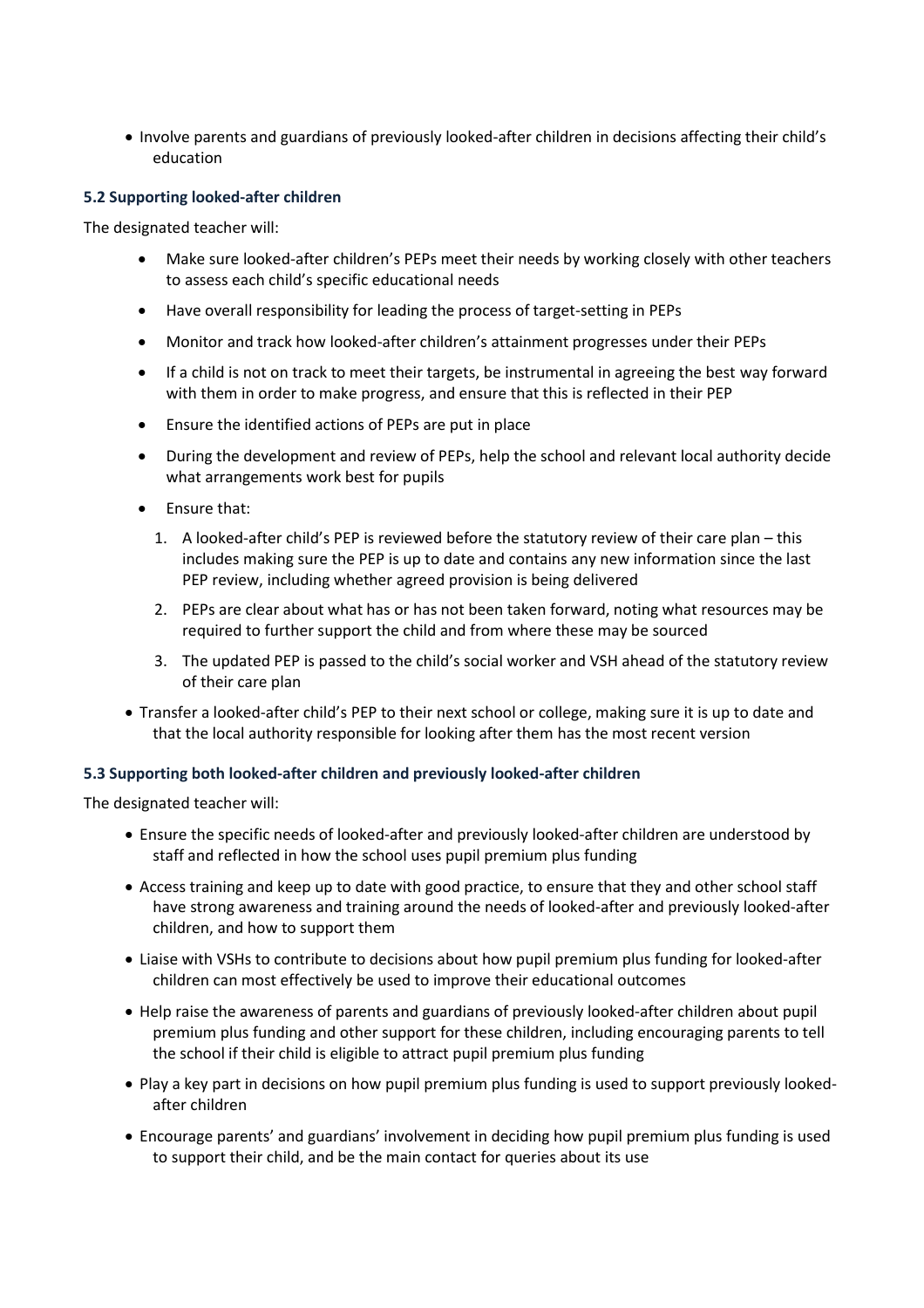- Ensure teachers have awareness and understanding of the specific needs of looked-after and previously looked-after children in areas such as attendance, homework, behaviour and future career planning
- Be aware of the special educational needs (SEN) of looked-after and previously looked-after children, and make sure other staff also have awareness and understanding of this
- Ensure the [SEND code of practice,](https://www.gov.uk/government/publications/send-code-of-practice-0-to-25) as it relates to looked-after children, is followed
- Make sure PEPs work in harmony with any education, health and care (EHC) plans that a lookedafter child may have
- Ensure that, with the help of VSHs, they have the skills to identify signs of potential SEN issues in looked-after and previously looked-after children, and know how to access further assessment and support where necessary
- Ensure that they and other staff can identify signs of potential mental health issues in looked-after and previously looked-after children and how these can impact on the children and their ability to engage in learning, and understand where the school can draw on specialist services
- Put in place robust arrangements to have strengths and difficulties questionnaires (SDQs) completed for looked-after children, and use the results of these SDQs to inform PEPs
- Work with senior leaders and other relevant staff to put in place mechanisms for understanding the emotional and behavioural needs of previously looked-after children

#### **5.4 Relationships beyond the school**

The designated teacher will:

- Proactively engage with social workers and other professionals to enable the school to respond effectively to the needs of looked-after and previously looked-after children
- Discuss with social workers how the school should engage with birth parents, and ensure the school is clear about who has parental responsibility and what information can be shared with whom
- Be open and accessible to parents and guardians of previously looked-after children and encourage them to be actively involved in their children's education
- Proactively build relationships with local authority professionals, such as VSHs and SEN departments
- Consider how the school works with others outside of the school to maximise the stability of education for looked-after children, such as:
	- 1. Finding ways of making sure the latest information about educational progress is available to contribute to the statutory review of care plans
	- 2. Ensuring mechanisms are in place to inform VSHs when looked-after children are absent without authorisation and work with the responsible authority to take appropriate safeguarding action
	- 3. Talking to the child's social worker and/or other relevant parties in the local authority regarding any decisions about changes in care placements which will disrupt the child's education, providing advice about the likely impact and what the local authority should do to minimise disruption